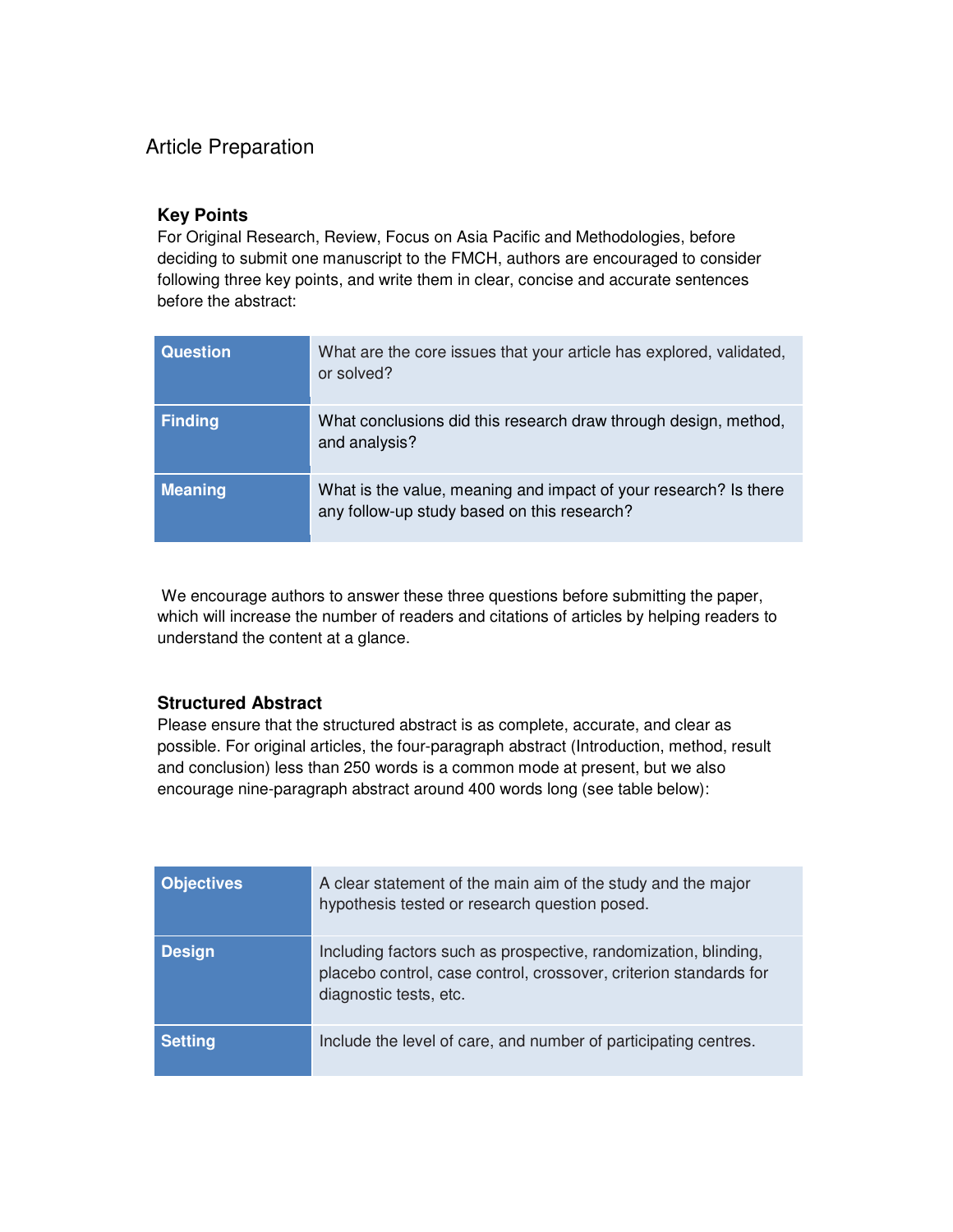| <b>Participants</b>             | Numbers entering and completing the study, sex, and ethnic<br>groups if appropriate. Give clear definitions of select methods,<br>entry and exclusion criteria.                                                                                                                                                               |
|---------------------------------|-------------------------------------------------------------------------------------------------------------------------------------------------------------------------------------------------------------------------------------------------------------------------------------------------------------------------------|
| <b>Interventions</b>            | What, how, when and for how long. This heading can be deleted if<br>there were no interventions but should normally be included for<br>randomized controlled trials, crossover trials, and before and after<br>studies.                                                                                                       |
| <b>Main outcome</b><br>measures | Those planned in the protocol, those finally measured (if different,<br>explain why).                                                                                                                                                                                                                                         |
| <b>Results</b>                  | Main results with (for quantitative studies) 95% confidence<br>intervals and, where appropriate, the exact level of statistical<br>significance and the number need to treat/harm. Whenever<br>possible, state absolute rather than relative risks. Generally, this<br>part occupies one-half of the content of the abstract. |
| <b>Conclusions</b>              | Primary conclusions and their implications, suggesting areas for<br>further research if appropriate. Do not go beyond the data in the<br>article.                                                                                                                                                                             |
| <b>Trial registration</b>       | Registry and number (for clinical trials and, if available, for<br>observational studies).                                                                                                                                                                                                                                    |

However, for abstracts of systematic reviews and meta-analysis, FMCH recommends the one-paragraph model.

## **Keywords**

The FMCH encourages authors to use MeSH Browser to check Keywords here

#### **Reporting Guidelines and Checklists**

For many kinds of research, widely accepted reporting guidelines can improve the consistency, quality and rigor of reports. FMCH encourages authors to review the list below and use appropriate guidelines to frame their work.

The EQUATOR Network provides a comprehensive, up-to-date and searchable clearinghouse of reporting guidelines at www.equator-network.org/ .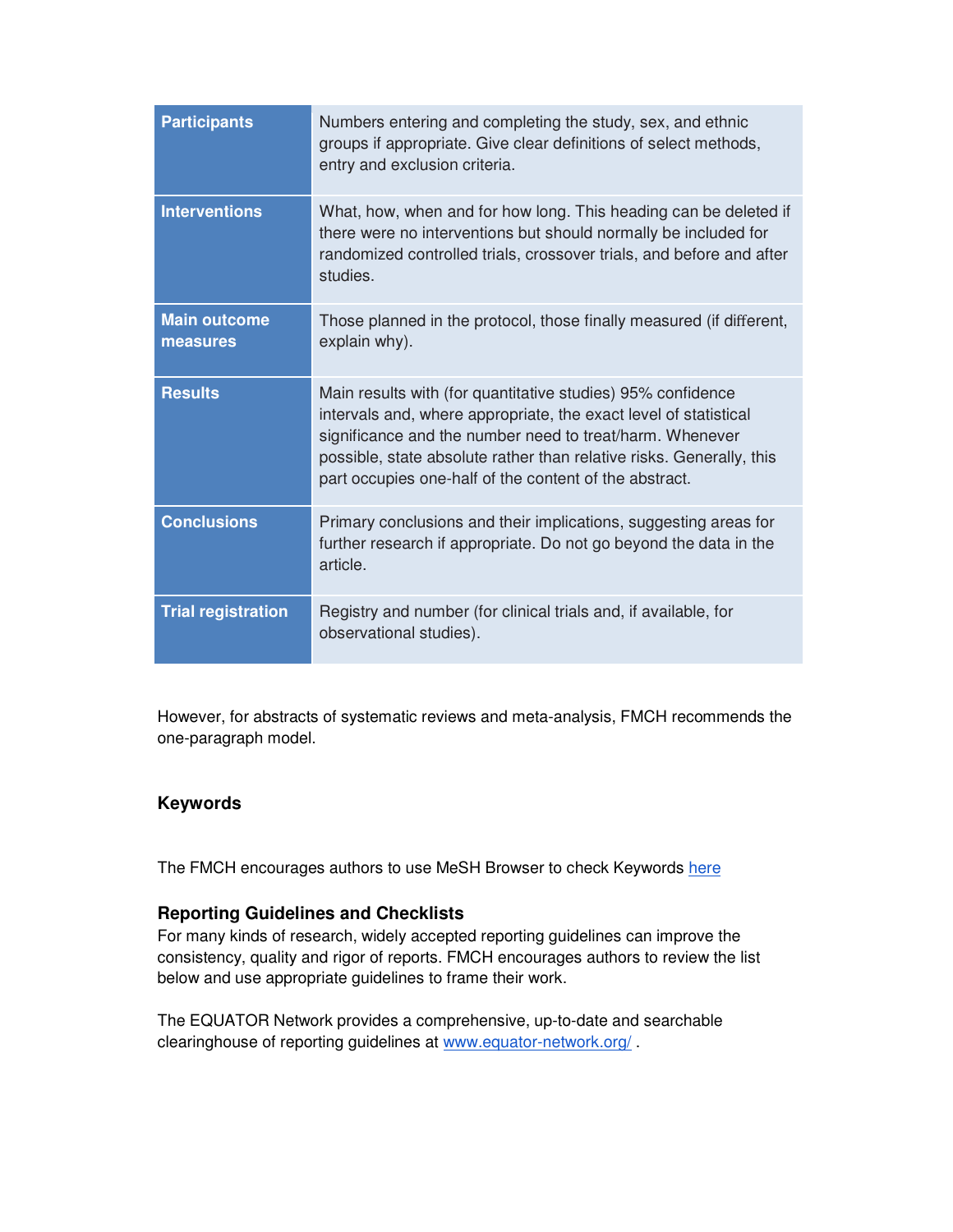| <b>Type of Study</b>                              | <b>What reporting guidelines</b><br>are available?                                          | <b>Checklists</b>                                                  |
|---------------------------------------------------|---------------------------------------------------------------------------------------------|--------------------------------------------------------------------|
| <b>Randomized</b><br>controlled<br><b>studies</b> | <b>CONSORT SPIRIT (Trial</b><br>Protocols)                                                  | <b>CONSORT 2010</b><br><b>Checklist SPIRIT</b><br><b>Checklist</b> |
| <b>Observational</b><br><b>studies</b>            | <b>STROBE</b> (Strengthening the<br>Reporting of Observational<br>Studies in Epidemiology)  | <b>STROBE Checklists</b>                                           |
| <b>Systematic</b><br>reviews; meta-<br>analyses   | <b>PRISMA</b> (Preferred Reporting<br>Items for Systematic Reviews<br>and Meta-Analyses)    | <b>PRISMA Checklist and</b><br>Flow diagram                        |
| <b>Studies of</b><br>diagnostic<br>accuracy       | <b>STARD</b> (Standards for<br><b>Reporting Diagnostic</b><br><b>Accuracy Studies)</b>      | <b>STARD Checklist and</b><br>Flow diagram                         |
| <b>Qualitative</b><br>interviews; focus<br>groups | <b>COREQ</b> (Consolidated<br><b>Criteria for Reporting</b><br><b>Qualitative Research)</b> | <b>COREQ Checklist</b>                                             |
| <b>Quality</b><br>improvement                     | <b>SQUIRE</b> (Standards for<br>Quality Improvement<br><b>Reporting Excellence)</b>         | <b>SQUIRE 2.0 Checklist</b>                                        |
| <b>Basic statistical</b><br>reporting             | <b>SAMPL</b> (Statistical Analyses<br>and Methods in the Published<br>Literature)           | <b>SAMPL Guidelines</b>                                            |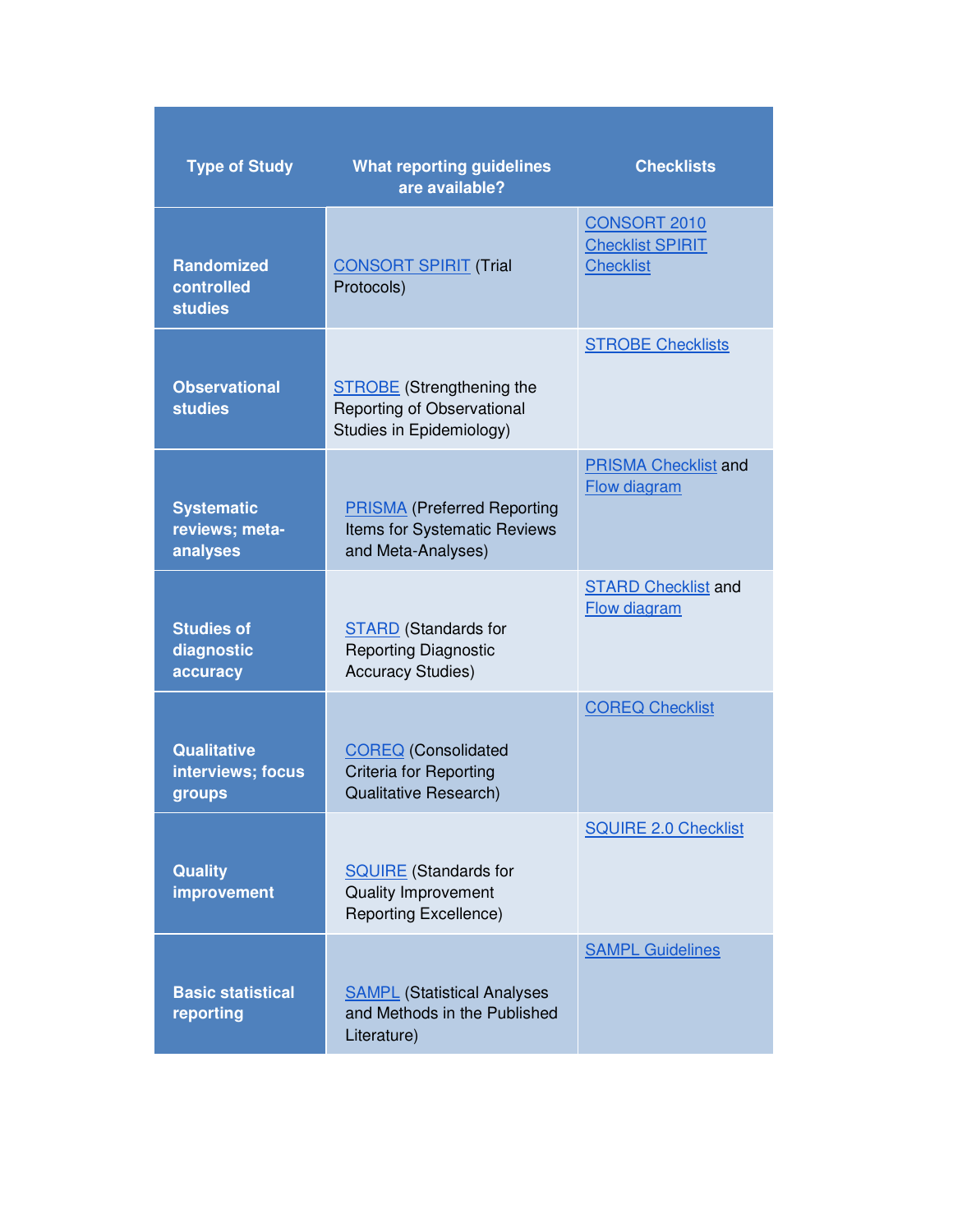|                             |                                                                                                                                    | <b>TRIPOD Checklist</b> |
|-----------------------------|------------------------------------------------------------------------------------------------------------------------------------|-------------------------|
| <b>Prediction</b><br>models | <b>TRIPOD</b> (Transparent<br>Reporting of a Multivariable<br><b>Prediction Model for</b><br>Individual Prognosis or<br>Diagnosis) |                         |

## **Statistical Issues**

We encourage authors to review the "Statistical Analyses and Methods in the Published Literature or The SAMPL Guidelines" while preparing their manuscripts. Whenever possible, state absolute rather than relative risks. Please include in the results section of your structured abstract (and in the article's results section) the following terms, as appropriate:

| For a clinical trial: | Absolute event rates among experimental and control groups.<br>RRR (relative risk reduction).<br>NNT or NNH (number needed to treat or harm) and its 95%<br>confidence interval (or, if the trial is of a public health intervention,<br>number helped per 1000 or 100,000). |
|-----------------------|------------------------------------------------------------------------------------------------------------------------------------------------------------------------------------------------------------------------------------------------------------------------------|
| For a cohort study:   | Absolute event rates over time (e.g. 10 years) among exposed<br>and non-exposed groups.<br>RRR (relative risk reduction).                                                                                                                                                    |
| For a case control    | OR (odds ratio) for strength of association between exposure and                                                                                                                                                                                                             |
| study:                | outcome.                                                                                                                                                                                                                                                                     |
| For a study of a      | Sensitivity and specificity.                                                                                                                                                                                                                                                 |
| diagnostic test:      | PPV and NPV (positive and negative predictive values).                                                                                                                                                                                                                       |

Please do not use the term 'negative' to describe studies that have not found statistically significant differences, perhaps because they were too small. There will always be some uncertainty, and we hope you will be as explicit as possible in reporting what you have found in your study. Using wording such as "our results are compatible with a decrease of this much or an increase of this much" or 'this study found no effect' is more accurate and helpful to readers than "there was no effect/no difference."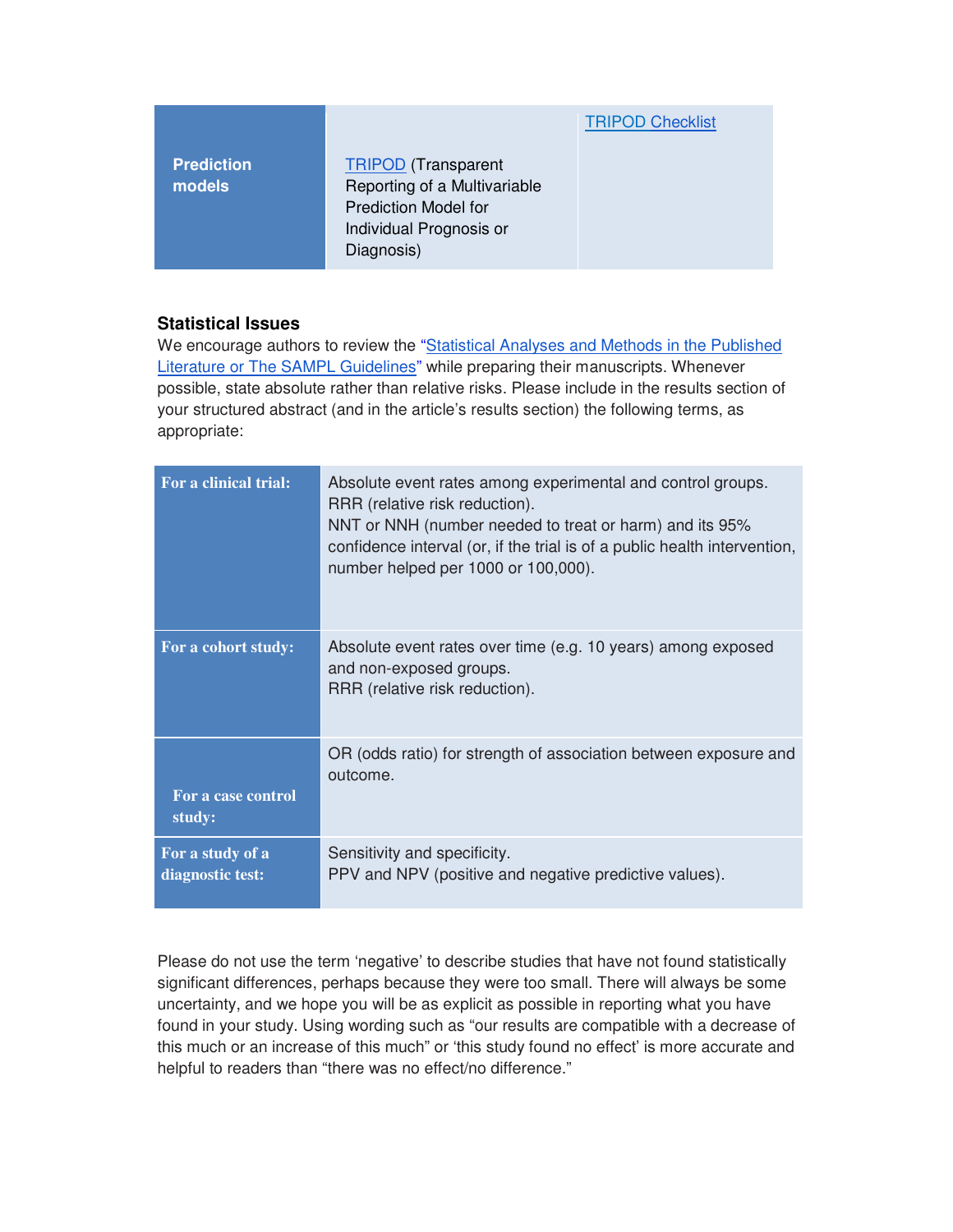# **Style and Writing Tips**

| $\mathbf I$             | The FMCH generally follows the Vancouver style.                                                                                                                       |
|-------------------------|-----------------------------------------------------------------------------------------------------------------------------------------------------------------------|
| $\overline{\mathbf{H}}$ | Make every effort to eliminate unnecessary words. We encourage tightly<br>written manuscripts with a clear main message, as these often engage a<br>broad readership. |
| $\overline{\mathbf{H}}$ | Please write in the active voice, first person, and in a style appropriate to<br>your audience(s) but avoid "we did" or "we found".                                   |
| IV                      | Numbers over 10 do not need spelling out at the start of sentences.                                                                                                   |
| $\overline{\mathbf{V}}$ | P values should always be accompanied by supporting data, and<br>denominators should be given for percentages.                                                        |
| VI                      | Confidence intervals should be written in the format (15 to 27) within<br>parentheses, using the word "to" rather than a hyphen.                                      |
| VII                     | Prior to submitting your work, consider asking a member of your target<br>audience to read the article for clarity and succinctness.                                  |

# **Example of Reference Formats**

| <b>Journal</b> | Salam A, Stewart F, Singh K, et al. INterpreting the Processes of the<br>UMPIRE Trial (INPUT): protocol for a qualitative process evaluation study<br>of a fixed-dose combination (FDC) strategy to improve adherence to<br>cardiovascular medications. FMCH 2013;3:e002313 |
|----------------|-----------------------------------------------------------------------------------------------------------------------------------------------------------------------------------------------------------------------------------------------------------------------------|
| <b>Book</b>    | Brinkmann S. Qualitative interviewing: Oxford university press, 2013                                                                                                                                                                                                        |